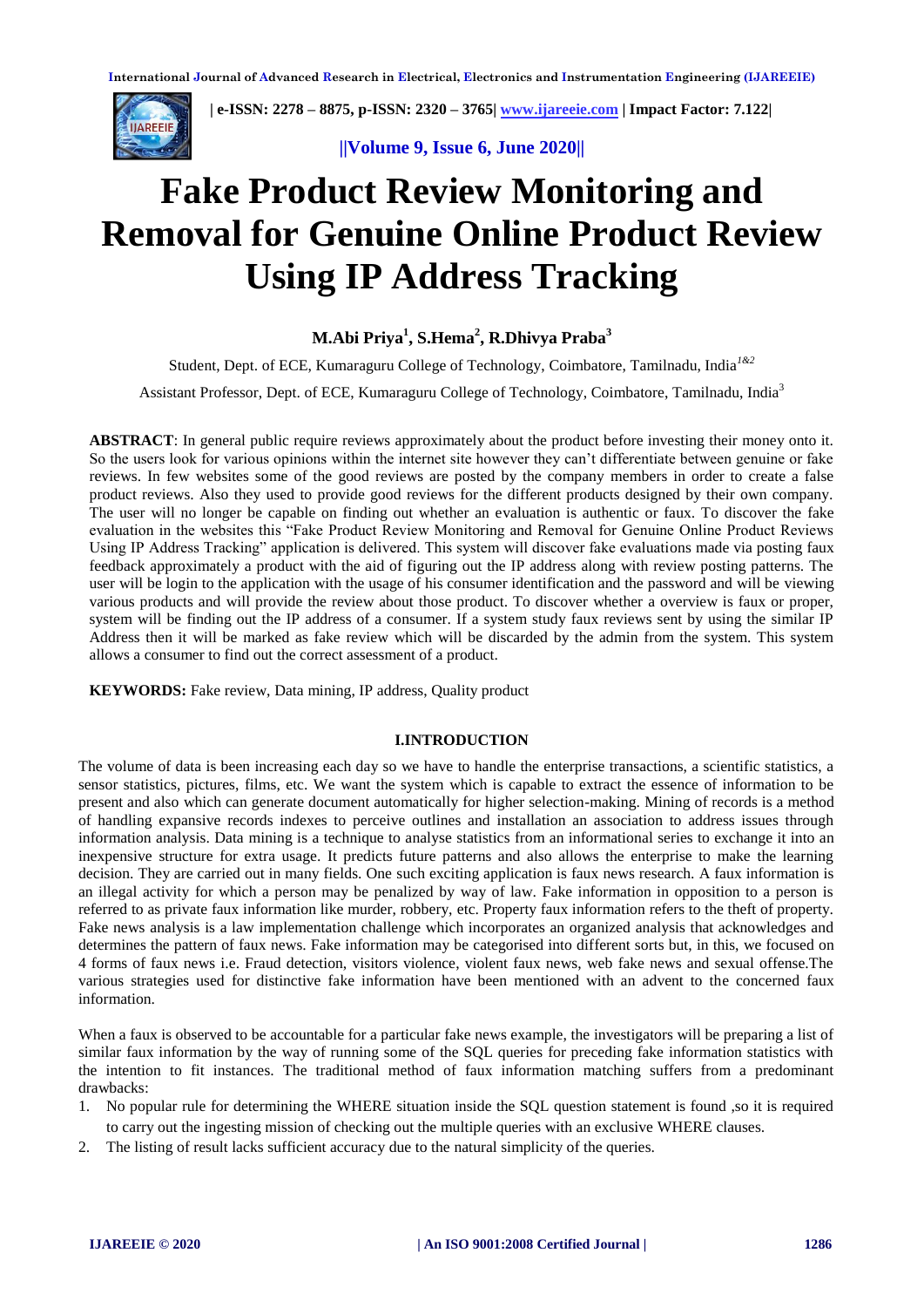

 **| e-ISSN: 2278 – 8875, p-ISSN: 2320 – 3765[| www.ijareeie.com](http://www.ijareeie.com/) | Impact Factor: 7.122|** 

# **||Volume 9, Issue 6, June 2020||**

The main objective of the project is to

- 1. Identify the fake reviews posted on the online shopping portal using IP address.
- 2. Removing the identified fake reviews from the portal for trustworthy shopping.

# **II.SYSTEM IMPLEMENTATION AND MODULE**

**Administrator Login**: The administrator will be entering into the system using their valid ID and password. If any miscalculation is observed in the reviews which are analysed then it can only be handled by the system admin.

**Add product**: The admin has the access to add the products into the website.

**Delete Review**: The admin will be removing the opinions posted by the unauthorized users which is tracked by the system as fake.

**User Login**: Using the user ID and password the user will login to the system.

**View product**: User can view all the products available on the site.

**Post Review:** The reviews about the products can be posted by the users.

**Monitoring Review**: While detecting spams, it is essential to study the behavior of the ratings, there is a threat of spammers spamming the product for no cause, even if there is no issue with product itself, at this factor the overall ratings come to the rescue. Using account that is used to check whether the reviews are accomplished using the identical account.

**Ip address detection**: The IP address of a person is tracked to identify whether the reviews are from the spammer. If more than one review are from the same IP address then the reviews are considered as spam. Detection of ip address which will assist the admin to test whether the given reviews are from legitimate users or from a spammer. A organization of faux reviewers can be identified using their IP address with, lot of reviews published to the same product are taken into consideration as spam as they will be published on the way to degrade the product sales.

Customers will be able to make selection of whether or not they can purchase the products. This can beneficial to the human beings to get precious product and also spend their money on excellent products.

1. User will be allowed to review only if he is logged into our online portal.

2. After logging in user will be allowed to review for the product.

3. Once the user post their review, then the reviews will be processed and analyzed for spam based on the following conditions:

a) Does the review entered by the user contain any link which redirects the user to the other product page for brand promotion?

b) Analyzing whether multiple reviews have come from the identical user.

c) Analyze whether identical email account or identical IP address are used for multiple reviews on the same product.

d) Analyze the ratings or reviews to detect whether the reviews are spam or not.

4. If the review uploaded by the user satisfies any of the above specified conditions then it will be considered as spam or fake reviews.

5. Once the review is detected as spam review or fake review, then user account will be blocked and review will be reported to the administrator.

# **III.RESEARCH METHODOLODY**

#### **A.EXISTING SYSTEM**

Today most of the people spend their time onto the websites of online shopping portals for making some purchases. Before they place any order they go through the reviews that is being posted for that product. According to the survey taken it is shown that nearly 30% of the people examine the reviews of the product with the reviews of the other product in order to acquire a consistent and an honest product. About 50% of the people look upon the rankings of the product they wish to purchase and more than 80% of the people depend on the reviews posted for that particular product before they make a purchase. So it is clear that every person give importance to the reviews posted by each other in the online websites. With the help of those posted reviews they decide whether to place an order or not. A reality is that if the customer or a user's gets the real standard impact of the product through thinking about their present influence of those product, it is high feasible that they are going to truly buy the product. If the general impact is not right, then it might be an unsure one that they won't be purchasing the product. Hence the customers can post several review text which may influence the people and also the agencies in order to offer unworthy spam reviews for selling.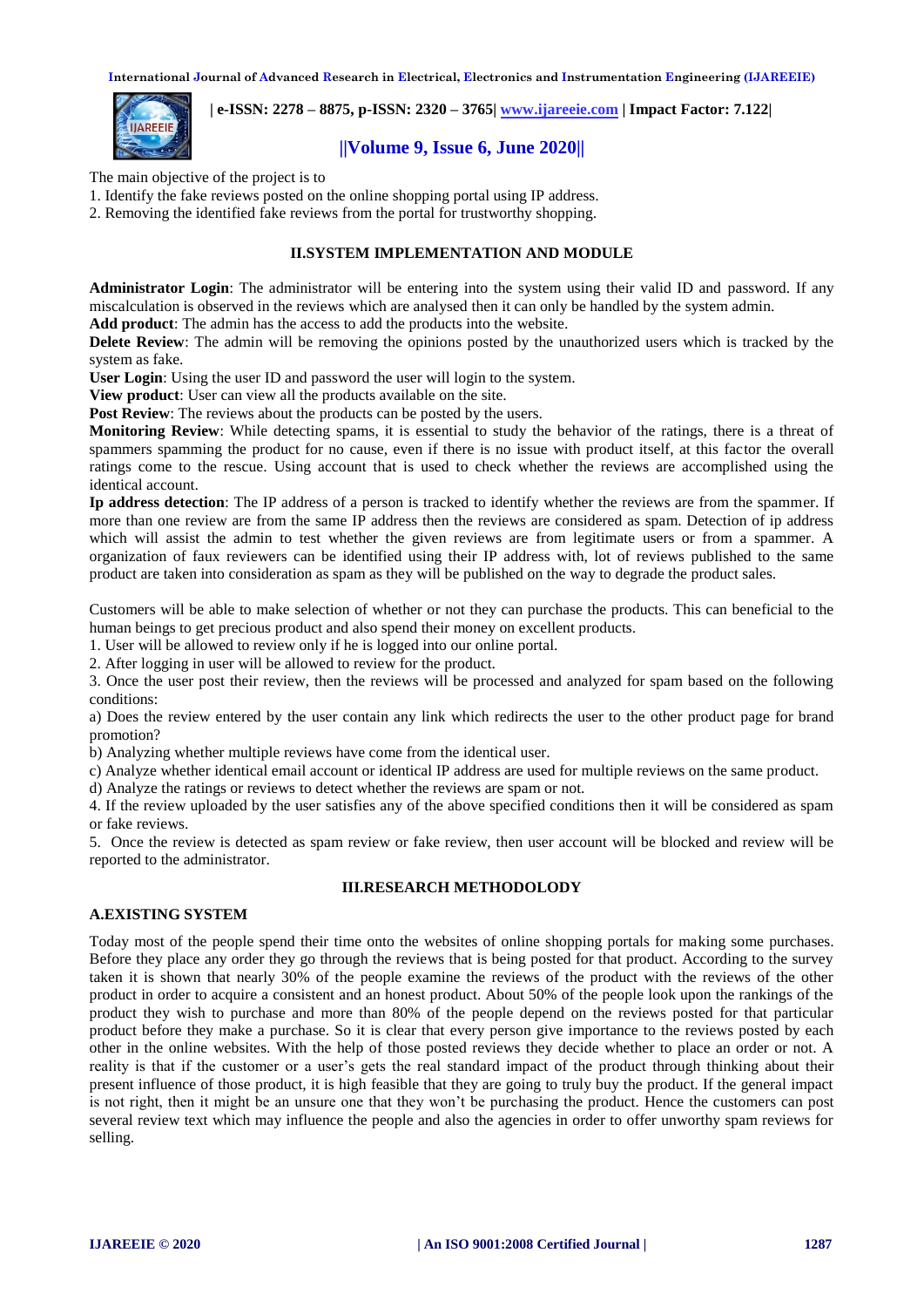

 **| e-ISSN: 2278 – 8875, p-ISSN: 2320 – 3765[| www.ijareeie.com](http://www.ijareeie.com/) | Impact Factor: 7.122|** 

# **||Volume 9, Issue 6, June 2020||**

## **DISADVANTAGES**

1.Some of the corporation which post a fake reviews on the fake products or on the authentic products and the consumer will be caught. The current technique fails to do this accurately.

2.Also when an identical user keep on posting the fake reviews again and again then they are the same, the existing system can't find it precisely.

# **B.PROPOSED SYSTEM**

As most of the people need an overview of the product before spending their money on that product. Therefore humans encounter diverse opinions inside the website however those evaluations are real or faux is not always diagnosed with the aid of the consumer. They supply top opinions for a plenty of extraordinary products which are manufactured by their personal company. So the person who is reviewing the comments may find it difficult to distinguish between the genuine reviews and the faux reviews. In order to discover faux evaluation inside the portal this system was delivered. This application will discover faux reviews posted through their IP address onto the social media group. The person who is willing to buy a product may enter into the system using their user identification and a valid password and they can view a variety of products available in the portal and also they could post review about that product. As the customers are reviewing they need to provide the e-mail identity from which they are reviewing.

The proposed system will be working as mentioned below:

1. The products will be uploaded into the system only by the administrator.

2.When the person tries to login to the system they need to fill in their valid login credentials.

3.Once the user login is successful they can come across various products available in the portal and also they can post their reviews about those products.

4.For posting of reviews, each users identification will be tested.

5.When the posted reviews is found to be a fake one then the administrator will block that particular person so that they can no longer posts their comments.

6.The admin will be deleting the reviews which are faux.

#### **ADVANTAGES**

1.The user can get genuine reviews about the product they wish to purchase.

- 2.The user can submit their review about the product they have purchased.
- 3.Also the user can spend their money on the valuable products.

# **IV.SOFTWARE LANGUAGES**

## **A.JSP-FRONT END**

Software program developers will generate the HTML, XML or different types of documents in response to the web client request through Java Server Page. Figure 1 demonstrates the working of JSP. The technology lets in the java code and some pre-defined measures to be embedded into the static content. The tag libraries offer the manner of platform independent for extending the competencies of the server. With the help of JSP compiler the JSP's are compiled into the java servlet.



## **B.SERVLETS-FRONT END**

Servlets are java technologies solutions to the encoding. These are the programs which may run on the web server and are used to construct the web pages. Figure 2 shows the process flow within a java server page. The purpose of building the web pages is useful for some reasons: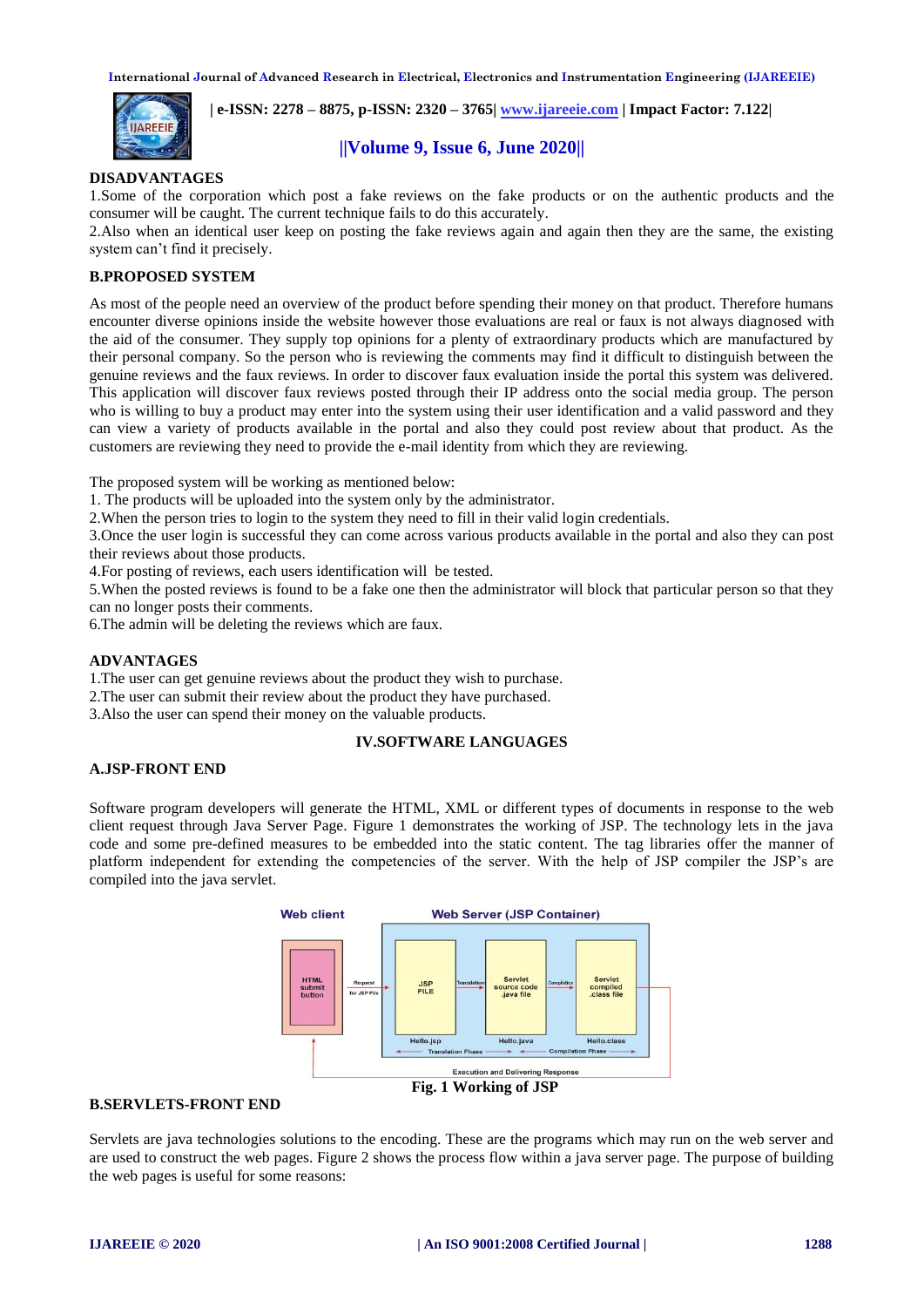

 **| e-ISSN: 2278 – 8875, p-ISSN: 2320 – 3765[| www.ijareeie.com](http://www.ijareeie.com/) | Impact Factor: 7.122|** 

# **||Volume 9, Issue 6, June 2020||**

The web page is based on the data submitted by the customer. The result pages from search engines are generated in this way, and the packages that the system orders for the e-trade websites.The information changes regularly. A weather record or the page of news headlines will be used to construct a webpage dynamically returning the previously built side. A web page makes use of statistics from the corporate databases or from other such resources. For instance, we will be using this for making the web page as an online store that will lists the current prices and number of items in the stock.



**Fig. 2 Architecture of Java Servlet Page** 

#### **C.MYSQL-BACK END**

MySQL Enterprise also provides a complete knowledge base library that consists of loads of technical articles resolving tough issues on famous database topics along with overall performance, replication, and migration. The MySQL AB will develop and supports the own family with excessive performance, low-cost products of database. Figure 4 shows the working of MySql with databases. It is one of the most famous software with the open source database. Most of the biggest and the fastest developing agencies use MySQL for storing the money and powering with their higher quantity websites.



 **Fig. 3 Working With MySql Database**

## **D. JDBC**

The java database connectivity is the framework programming for the developers of java who are scripting the packages that contains the necessary info saved in the spreadsheets or databases and in the flat files. It is generally considered to attach the consumer software into the database of "backstage" of which the database control program software were considered to control the databases. Hence it is said to be a cross platform. The database of any other links of the program is found to be a data source.

#### **A. INPUT DESIGN**

# **V. SYSTEM DESIGN**

An input layout is a hyperlink between information machine and the consumer. This incorporates the growing specifications and the approaches for statistics preparation which are necessary to position the transaction facts for processing into the usable form through which the analysing of computer and statistics from the printed and the written report is achieved and it may take place by the means of having human beings keying the facts directly in a system. The layout to enter focuses to control the quantity of the input required, controlling errors, neglecting the delays, neglecting greater steps and preserving the method easy. The input design takes into consideration the following things:

1.The records ought to accept as enter?

2.How the records have to be coded or properly arranged?

3.The process of operating the employee for offering the input manually.

4.The process for creating the validation entry and the steps which is to be followed while the blunders happens.

## **B. OUTPUT DESIGN**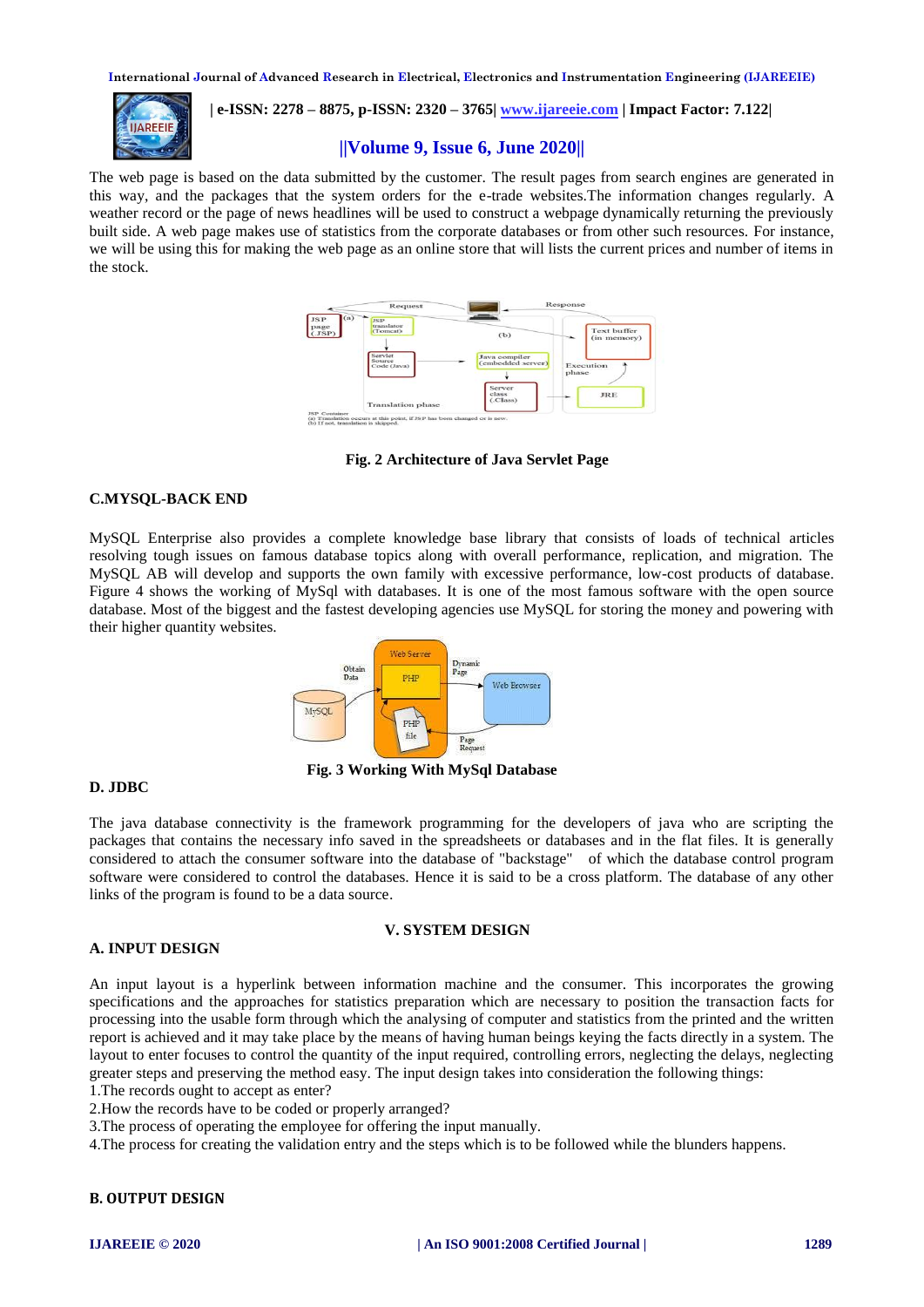

 **| e-ISSN: 2278 – 8875, p-ISSN: 2320 – 3765[| www.ijareeie.com](http://www.ijareeie.com/) | Impact Factor: 7.122|** 

# **||Volume 9, Issue 6, June 2020||**

An excellent outcome is the one, which gather the necessities of the user and then provide the data definitely. At the consequences of processing a machine which is communicated to other systems and to the user system through the outcomes received. In this design they decide how to displace the information for immediate purpose and even for the difficult productivity. This is the direct source and the most critical records for the consumers. An efficient output model will improve the efficiency of the devices to facilitate the consumers in making the decisions. Designing the output of the computer ought to be continued in an organized, properly structured manner. The proper outcome should be advanced when ensuring each output element that is designed which may help the clients to discover the machine which may be used without any difficulty with much efficiency.

1.Select the methods for imparting statistics.

2.Create a document, a record or a different codes that may contain records produced by the machine.

#### **VI. RESULT AND DISCUSSION**

The webpage consists of two parts-User Login and Admin Login. Through user login the user can login to the website through valid login credentials. Once the login is successful they are able to view products, search products, buy products and post their reviews about the products. At the admin side login only admin has the right to enter into this using his/her valid login credentials. They has the access to add new products, view the existing products, view orders being placed by the customers, delete the products, view comments posted by the customer, identify fake reviews and delete the fake reviews from the website.

The Figure 4 displays the homepage of the Fake product review monitoring and removal website.



 **Fig. 4 Homepage**

The Figure 5 shows the new user registration page. User registration success message will displayed for valid login details.



 **Fig. 5 New User Registration**

The Figure 6 shows the user login page. The user need to enter their registered username and password to view products.



 **Fig. 6 User Login Page**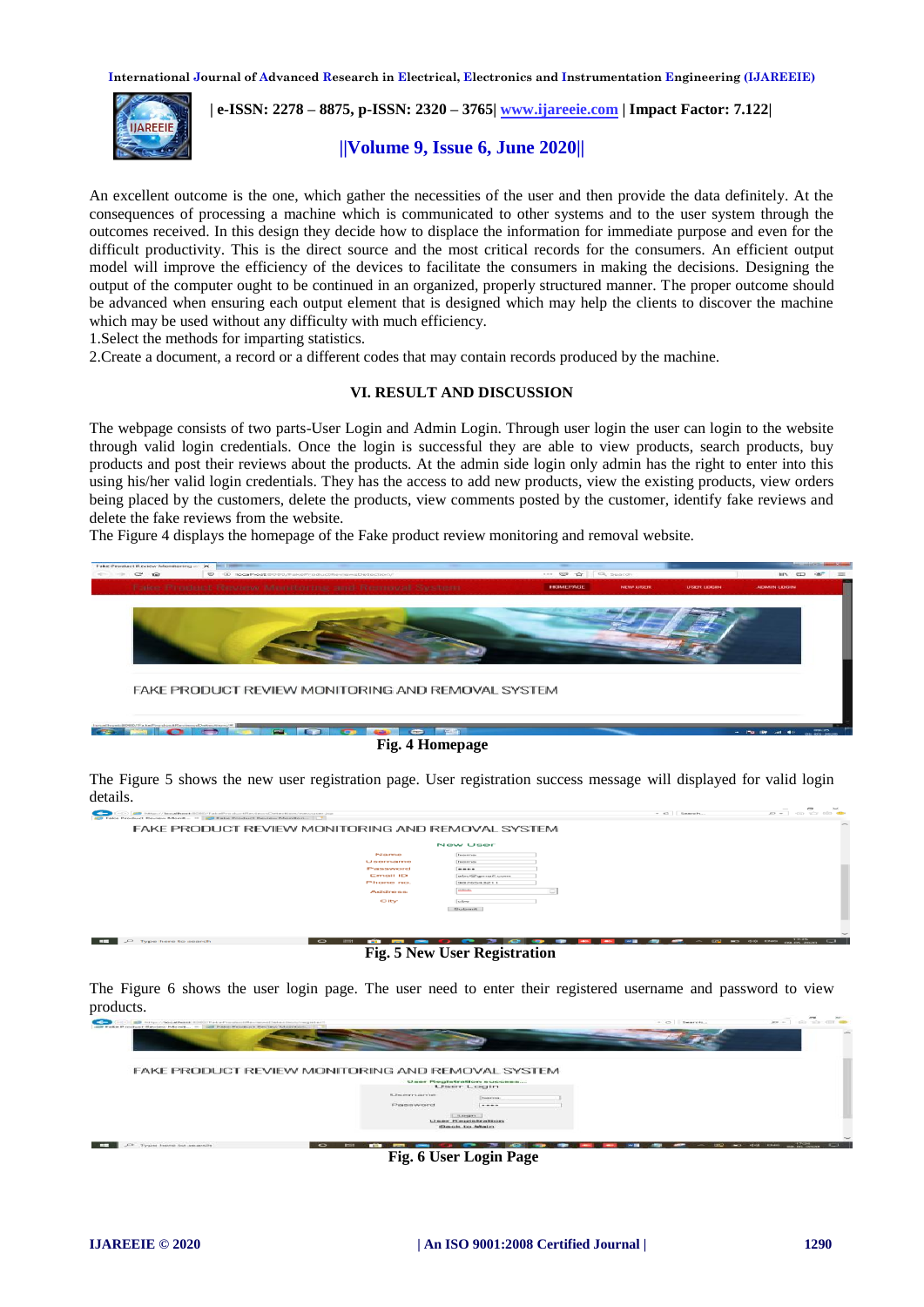

 **| e-ISSN: 2278 – 8875, p-ISSN: 2320 – 3765[| www.ijareeie.com](http://www.ijareeie.com/) | Impact Factor: 7.122|** 

# **||Volume 9, Issue 6, June 2020||**

The user can view all the products that exists in the website by clicking on view product. The Figure 7 displays the details about the product. When the user click a button (view details) the page automatically redirects into the detailed description page of the product.



 **Fig. 7 View Product Details**

The Figure 8 displays the features available to post the reviews of the customer by clicking on the submit review button. After the submission a message review comment placed successfully will be popped up.

| INSp://localhost.IOSD/FakeProductReviewsDetection/viewdetail.jsp<br>$\epsilon$<br>Fake Product Review Monit $\times$ Z Fake Product Review Monitori   27 | Comfortable due to low noise propulsion. |                                                                               |                                       | $= 45$ Search | $\sim$<br>$\mathbb{1}$<br>$\hspace{0.1mm}$<br>$\mathcal{P} = \mathcal{P} \times \mathcal{P} \times \mathcal{P} \times \mathcal{P}$ |
|----------------------------------------------------------------------------------------------------------------------------------------------------------|------------------------------------------|-------------------------------------------------------------------------------|---------------------------------------|---------------|------------------------------------------------------------------------------------------------------------------------------------|
| <b>Price:</b>                                                                                                                                            | 2.500                                    |                                                                               |                                       |               | $\widehat{\phantom{m}}$                                                                                                            |
| Quantity                                                                                                                                                 | <b>Buy</b>                               |                                                                               |                                       |               |                                                                                                                                    |
|                                                                                                                                                          | <b>User Comments and Ratings</b>         |                                                                               |                                       |               |                                                                                                                                    |
|                                                                                                                                                          |                                          |                                                                               |                                       |               |                                                                                                                                    |
| Username                                                                                                                                                 | Comments                                 | Ratings                                                                       |                                       |               |                                                                                                                                    |
| Hema                                                                                                                                                     | good                                     | $\sim$                                                                        |                                       |               |                                                                                                                                    |
| <b>Place Comment</b>                                                                                                                                     | Good<br><b>Service State</b><br>$\sim$   |                                                                               |                                       |               |                                                                                                                                    |
| <b>Place Ratings</b>                                                                                                                                     | MaryPrivadharshire<br>UR FRANKlower      |                                                                               |                                       |               |                                                                                                                                    |
|                                                                                                                                                          |                                          |                                                                               |                                       |               |                                                                                                                                    |
|                                                                                                                                                          |                                          |                                                                               |                                       |               |                                                                                                                                    |
|                                                                                                                                                          |                                          |                                                                               |                                       |               | $\checkmark$                                                                                                                       |
| <b>PHP</b><br>$D$ Type here to search                                                                                                                    |                                          | $\circ$ $\bullet$ $\bullet$ $\bullet$ $\bullet$ $\bullet$ $\bullet$ $\bullet$ | <b>September</b><br><b>STATISTICS</b> | --<br>$\sim$  | $\sim$ 82 80 48 596 $^{17/33}$ $\Box$                                                                                              |

 **Fig. 8 Review Submission** 

The Figure 9 shows the user cart page wherein the customer can choose their mode of pay and place their orders. This image inherits Cash On Delivery mode payment.

|                      |               |                                    | <b>Cart Details</b>                                                    |               |                    |        |  |  |
|----------------------|---------------|------------------------------------|------------------------------------------------------------------------|---------------|--------------------|--------|--|--|
| <b>Choose Option</b> | Product<br>ïБ | <b>Product Name</b>                | Quantity                                                               | Price         | <b>Total Price</b> |        |  |  |
| $\circ$              | $\mathbf{3}$  | Thermistor(Temperature)<br>Sensor) | $\rightarrow$                                                          | 159           | 159                | Delete |  |  |
| $\circ$              |               | Electric drive                     |                                                                        | $\Rightarrow$ | $\geq$             | Delete |  |  |
|                      |               |                                    | Total Charges: 161                                                     |               |                    |        |  |  |
|                      |               |                                    | Credit Card<br><b>Debit Card</b><br>Proceed to Pay<br>Back to Purchase |               |                    |        |  |  |

 **Fig. 9 User Cart Page**

On clicking cash on delivery mode and giving the required details the order has been placed successfully message will be displayed. The user need to enter their card details in order to place their orders which is been displayed in Figure 10. After this your order has been placed successful message will be popped up.

| <b>Fake Printhet Review Monitoring -</b>                    | <b>Test</b>                                                                   |                      | <b>Concert and CEO commercial Concert</b>                                                                                                                                                                                                    |
|-------------------------------------------------------------|-------------------------------------------------------------------------------|----------------------|----------------------------------------------------------------------------------------------------------------------------------------------------------------------------------------------------------------------------------------------|
| $\sim$<br>$\sim$<br><b>Contract Contract</b><br><b>VENT</b> | CD Begathing EGGO/EnterPresident/ReviewsDetention/ChoosedPapment<br><b>SO</b> | *** 69 W. Ct. Search | BOY.<br><b>The Contract of the Contract of the Contract of the Contract of the Contract of the Contract of The Contract of The Contract of The Contract of The Contract of The Contract of The Contract of The Contract of The Contract </b> |
|                                                             | FAKE PRODUCT REVIEW MONITORING AND REMOVAL SYSTEM                             |                      |                                                                                                                                                                                                                                              |
|                                                             | PAYMENT                                                                       |                      |                                                                                                                                                                                                                                              |
| <b>Card Type</b>                                            | Credit Card =                                                                 |                      |                                                                                                                                                                                                                                              |
| Card Holder Name                                            | southern.                                                                     |                      |                                                                                                                                                                                                                                              |
| Card Number                                                 | 123456789                                                                     |                      |                                                                                                                                                                                                                                              |
| Card Valid Date                                             | 12/20                                                                         |                      |                                                                                                                                                                                                                                              |
| <b>CVV Number</b>                                           | 3.23                                                                          |                      |                                                                                                                                                                                                                                              |
|                                                             | - moving                                                                      |                      |                                                                                                                                                                                                                                              |
|                                                             |                                                                               |                      |                                                                                                                                                                                                                                              |
|                                                             |                                                                               |                      |                                                                                                                                                                                                                                              |
|                                                             | <b>COMPANY</b><br>$\,$                                                        |                      | 33.492<br><b>Chairman</b><br><b>CONTRACTOR</b><br><b>WAS CITED FOR THE</b>                                                                                                                                                                   |

**Fig. 10 Credit Card Details**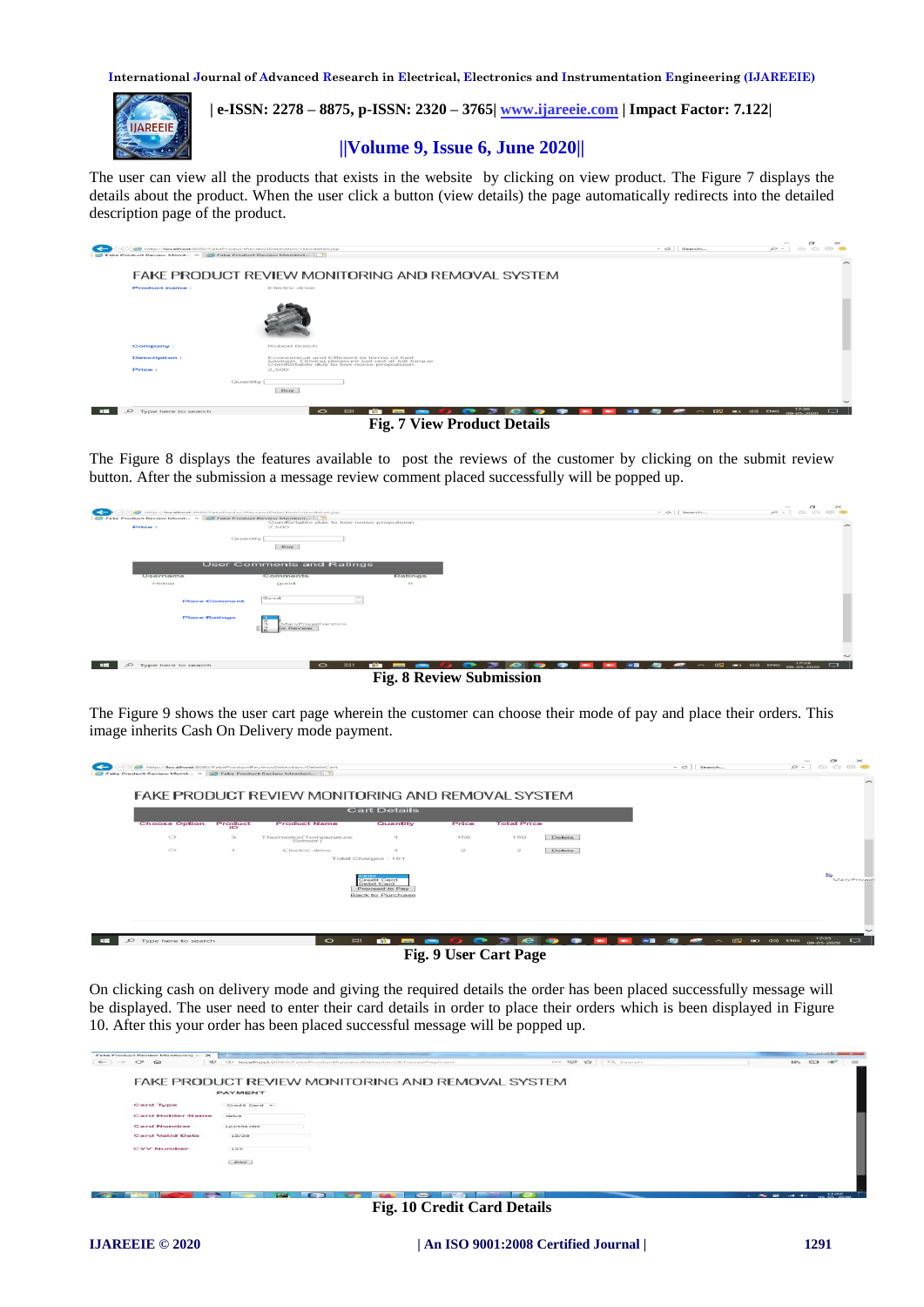

 **| e-ISSN: 2278 – 8875, p-ISSN: 2320 – 3765[| www.ijareeie.com](http://www.ijareeie.com/) | Impact Factor: 7.122|** 

# **||Volume 9, Issue 6, June 2020||**

In the Figure 11 it displays the admin login page. Only admin can login to this page through a valid login details. If the login is successful it will allow to enter into the admin site or else incorrect username or password message will be popped up.

| $-1$<br>UD bocalhost@CRO/FalosProductRevrewsDetection/adminicqin.inp |                                        | ----<br>$\sim$<br>Total Constitution of the | <b>SERVICE</b> |
|----------------------------------------------------------------------|----------------------------------------|---------------------------------------------|----------------|
|                                                                      |                                        |                                             |                |
|                                                                      |                                        |                                             |                |
| FAKE PRODUCT REVIEW MONITORING AND REMOVAL SYSTEM                    |                                        |                                             |                |
|                                                                      | Admin Login                            |                                             |                |
|                                                                      | Username                               | adman.                                      |                |
|                                                                      | Password                               | -----                                       |                |
|                                                                      | <b><i>ALCOHOL:</i></b><br>Back to Main |                                             |                |
|                                                                      |                                        |                                             |                |
|                                                                      |                                        |                                             |                |
|                                                                      |                                        |                                             |                |
| <b>COMPANY</b>                                                       | $\sim$                                 |                                             | 1004304        |

#### **Fig. 11 Admin Login Page**

The admin can add a new product in the website portal which is displayed in the Figure 12.Once the products are added the product added successfully message will be displayed.

| http://benalbest-0202/FakeProductReviewsDetection/Administration/<br>$\leftarrow$<br><b>C. Fake Product Review Monit &gt; C. Fake Product Review Monitori</b> | $\mathcal{P} = \square \quad \text{for} \quad \text{for} \quad \text{on} \quad \blacksquare$<br>$ -$<br><b>September</b> |                          |
|---------------------------------------------------------------------------------------------------------------------------------------------------------------|--------------------------------------------------------------------------------------------------------------------------|--------------------------|
| FAKE PRODUCT REVIEW MONITORING AND REMOVAL SYSTEM                                                                                                             |                                                                                                                          | $\widehat{\phantom{m}}$  |
|                                                                                                                                                               | <b>Add new Product details</b>                                                                                           |                          |
| <b>Product Name</b>                                                                                                                                           | LDR sensor                                                                                                               |                          |
| Company                                                                                                                                                       | Robodo                                                                                                                   |                          |
| Description                                                                                                                                                   | Can detect and Lens.<br>$\overline{\phantom{m}}$<br>$\widetilde{\phantom{m}}$<br>bezoness and                            |                          |
| Price                                                                                                                                                         | 147                                                                                                                      |                          |
| Product Image                                                                                                                                                 | D:\FakeProductReviews flrowse.                                                                                           |                          |
|                                                                                                                                                               | Submit                                                                                                                   |                          |
|                                                                                                                                                               |                                                                                                                          |                          |
|                                                                                                                                                               |                                                                                                                          |                          |
|                                                                                                                                                               |                                                                                                                          |                          |
| Would you like to store your password for localism?<br><b>Bullarian Smiths</b>                                                                                | <b>State</b><br>Point for this site.<br><b>Sect</b>                                                                      | $\sim$                   |
| $\sim$<br>$\overline{\phantom{a}}$<br><b>CONTRACTOR</b><br>$\bullet$<br>Type here to search                                                                   | 052 80 416 6146 00-05-2020<br>≂<br>-<br>e<br>$\sim$<br>$\sim$<br>-                                                       | $\overline{\phantom{a}}$ |
| $\sim$                                                                                                                                                        | $\sim$                                                                                                                   |                          |

 **Fig. 12 Admin Add Product** 

The admin can view all the products at the view product column. Also the admin can keep track of the orders placed by the customer through view order page which is shown in Figure 13.

|                                                                  |               | FAKE PRODUCT REVIEW MONITORING AND REMOVAL SYSTEM                                                                   |          |                                            |                                                                |  |
|------------------------------------------------------------------|---------------|---------------------------------------------------------------------------------------------------------------------|----------|--------------------------------------------|----------------------------------------------------------------|--|
|                                                                  |               |                                                                                                                     |          |                                            |                                                                |  |
| Username                                                         | Product ID    | <b>View Orders</b><br><b>Product Name</b>                                                                           | Quantity | Price                                      | <b>Status</b>                                                  |  |
|                                                                  |               |                                                                                                                     |          |                                            |                                                                |  |
| <b>Albi</b><br>Herma<br><b>CARTIE</b><br>1-tevrman<br>Presentate |               | Automative mems sensor<br>Automative mems sensor<br>Electric drive<br>E-levelying diriver<br>Thermistor(Temperature | o        | 2600<br>2600<br>5000<br>50000<br>$-1.0553$ | purchased<br>ordered<br>purchassed<br>caratioversed<br>ordered |  |
| <b>Therman</b>                                                   | $\mathcal{R}$ | Serresor's<br>Thermistor(Temperature<br>Serison)                                                                    |          | 159                                        | CONTE                                                          |  |
| <b>Property of</b>                                               |               | Electric drive                                                                                                      |          | $\geq$                                     | COST                                                           |  |
|                                                                  |               |                                                                                                                     |          |                                            |                                                                |  |

 **Fig. 13 Admin View Orders Page**

If the admin feels insecured about any product in their website then the admin can delete it at the view product column itself. The Figure 14 shows the review page on the admin login page. The admin can view all the reviews posted by the customer.



 **Fig. 14 View Reviews by the Admin**